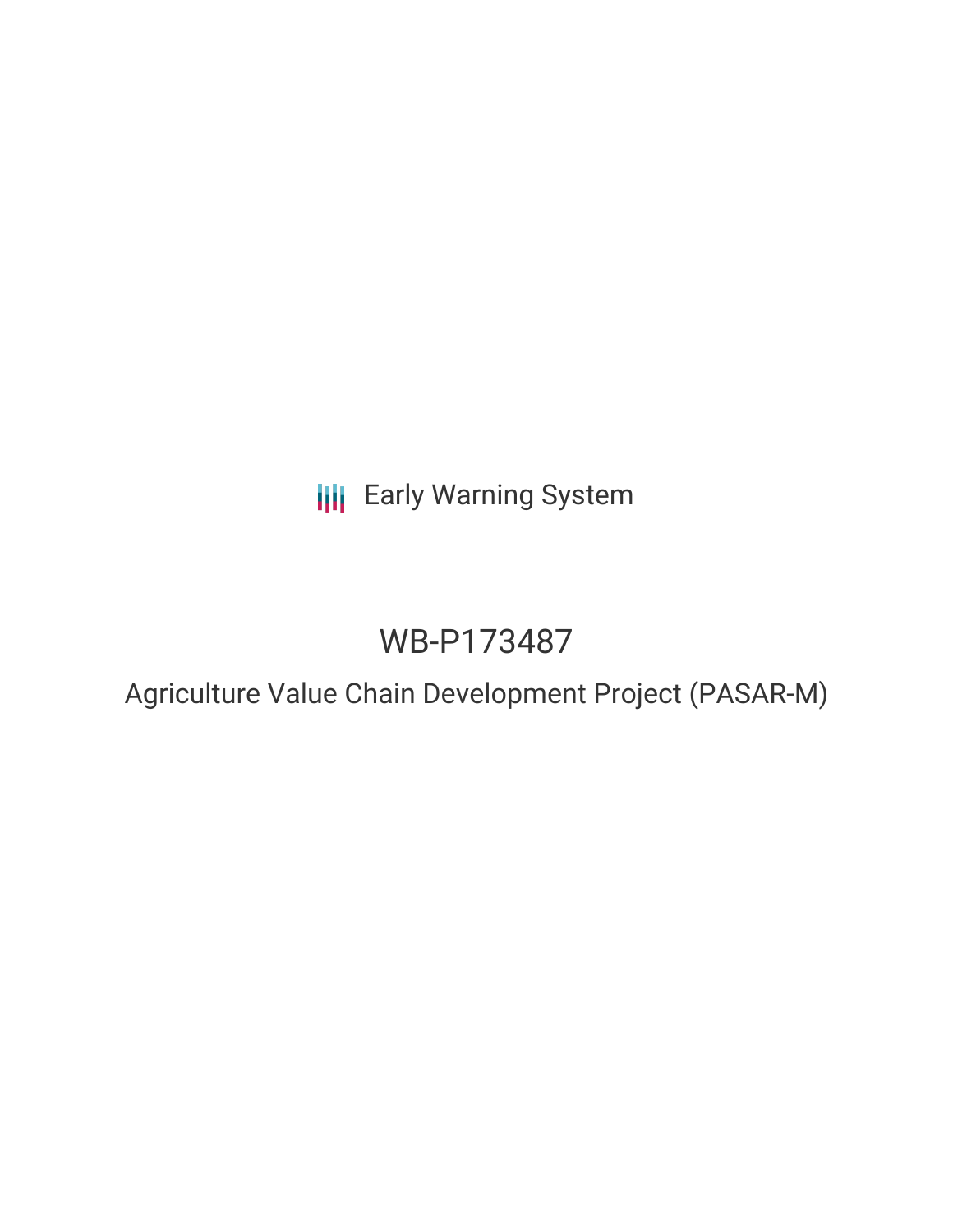

## **Quick Facts**

| <b>Countries</b>               | Indonesia                                    |
|--------------------------------|----------------------------------------------|
| <b>Financial Institutions</b>  | World Bank (WB)                              |
| <b>Status</b>                  | Proposed                                     |
| <b>Bank Risk Rating</b>        | B                                            |
| <b>Borrower</b>                | Ministry of Finance, Republic of Indonesia   |
| <b>Sectors</b>                 | Agriculture and Forestry, Industry and Trade |
| <b>Investment Type(s)</b>      | Loan                                         |
| <b>Investment Amount (USD)</b> | \$200.00 million                             |
| <b>Loan Amount (USD)</b>       | \$200.00 million                             |
| <b>Project Cost (USD)</b>      | \$220,00 million                             |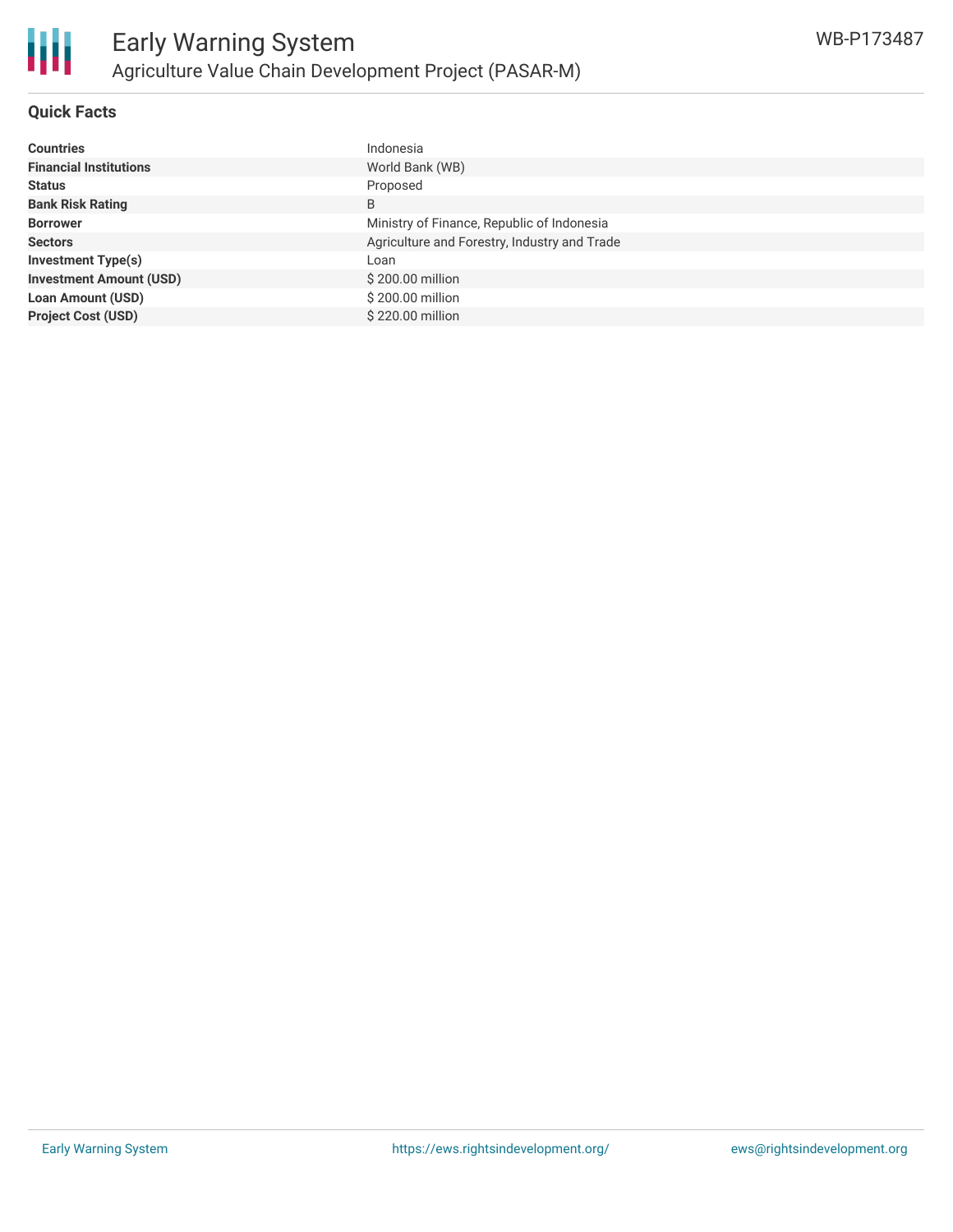

## **Project Description**

According to the bank document, "the project seeks to promote sustainable, inclusive and diversified agriculture production systems and value chain development in the selected project areas. The key performance indicators of the project include:

- Increase in adoption of advanced production technology
- Agriculture diversification to horticulture
- Improved access to markets by producers
- Number of farmers beneficiaries, gender-disaggregated."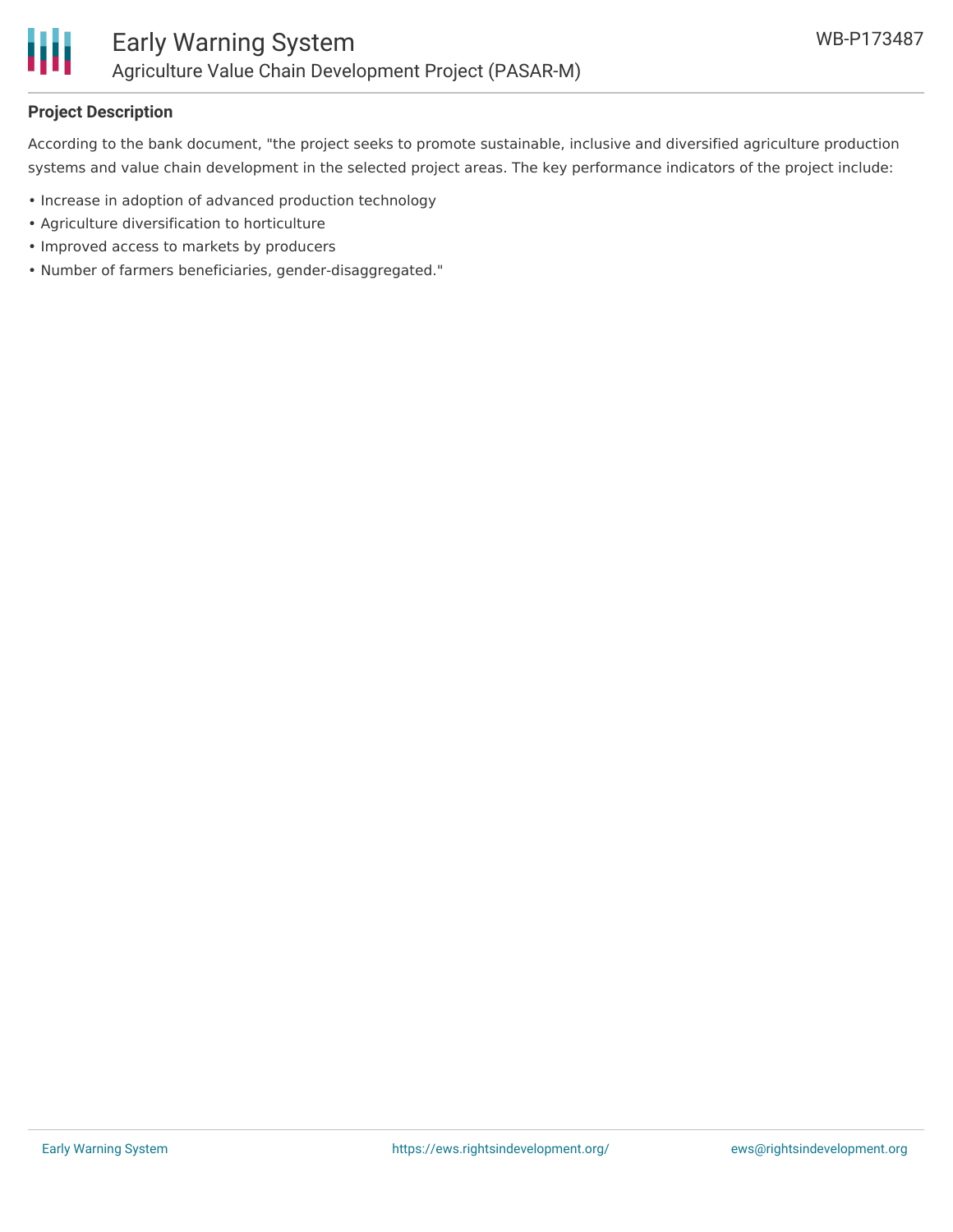

# **Investment Description**

World Bank (WB)

Counterpart Funding (Government of Indonesia) US\$ 20.00 million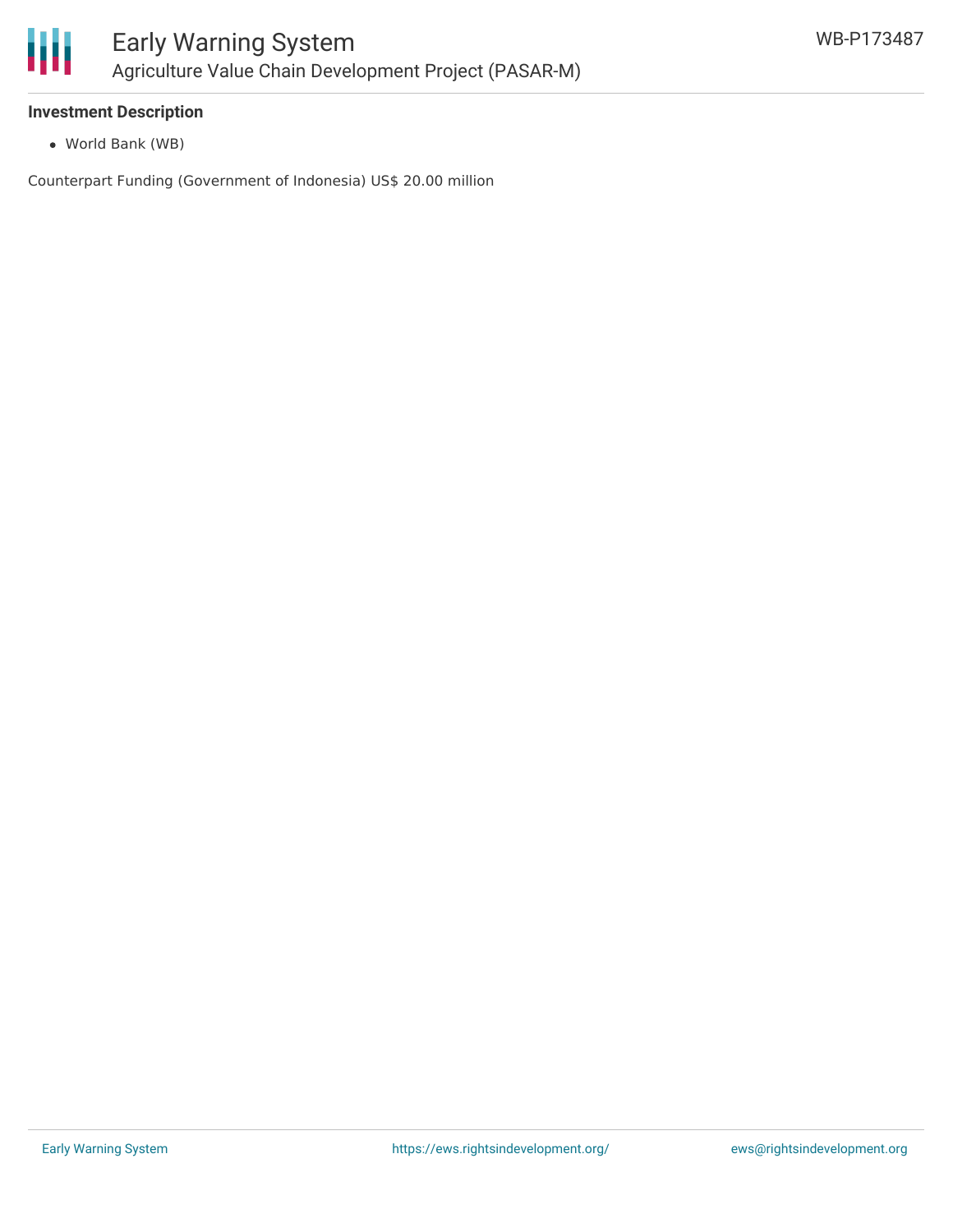

## **Contact Information**

**World Bank** Jan Joost Nijhoff: Senior Agriculture Economist

**Borrower/Client/Recipient** Ministry of Finance

**Implementing Agencies**

Ministry of Agriculture

Contact: Ade Candradijaya

Title: Director of International Cooperation

Email: [candra0306@yahoo.com](mailto:candra0306@yahoo.com)

### **FOR MORE INFORMATION CONTACT**

The World Bank 1818 H Street, NW Washington, D.C. 20433 Telephone: (202) 473-1000 Web: <http://www.worldbank.org/projects>

### **ACCESS TO INFORMATION**

To submit an information request for project information, you will have to create an account to access the Access to Information request form. You can learn more about this process at: https://www.worldbank.org/en/access-toinformation/request-submission

### **ACCOUNTABILITY MECHANISM OF THE WORLD BANK**

The World Bank Inspection Panel is the independent complaint mechanism and fact-finding body for people who believe they are likely to be, or have been, adversely affected by a World Bank-financed project. If you submit a complaint to the Inspection Panel, they may investigate to assess whether the World Bank is following its own policies and procedures for preventing harm to people or the environment. You can contact the Inspection Panel or submit a complaint by emailing ipanel@worldbank.org. Information on how to file a complaint and a complaint request form are available at: https://www.inspectionpanel.org/how-tofile-complaint